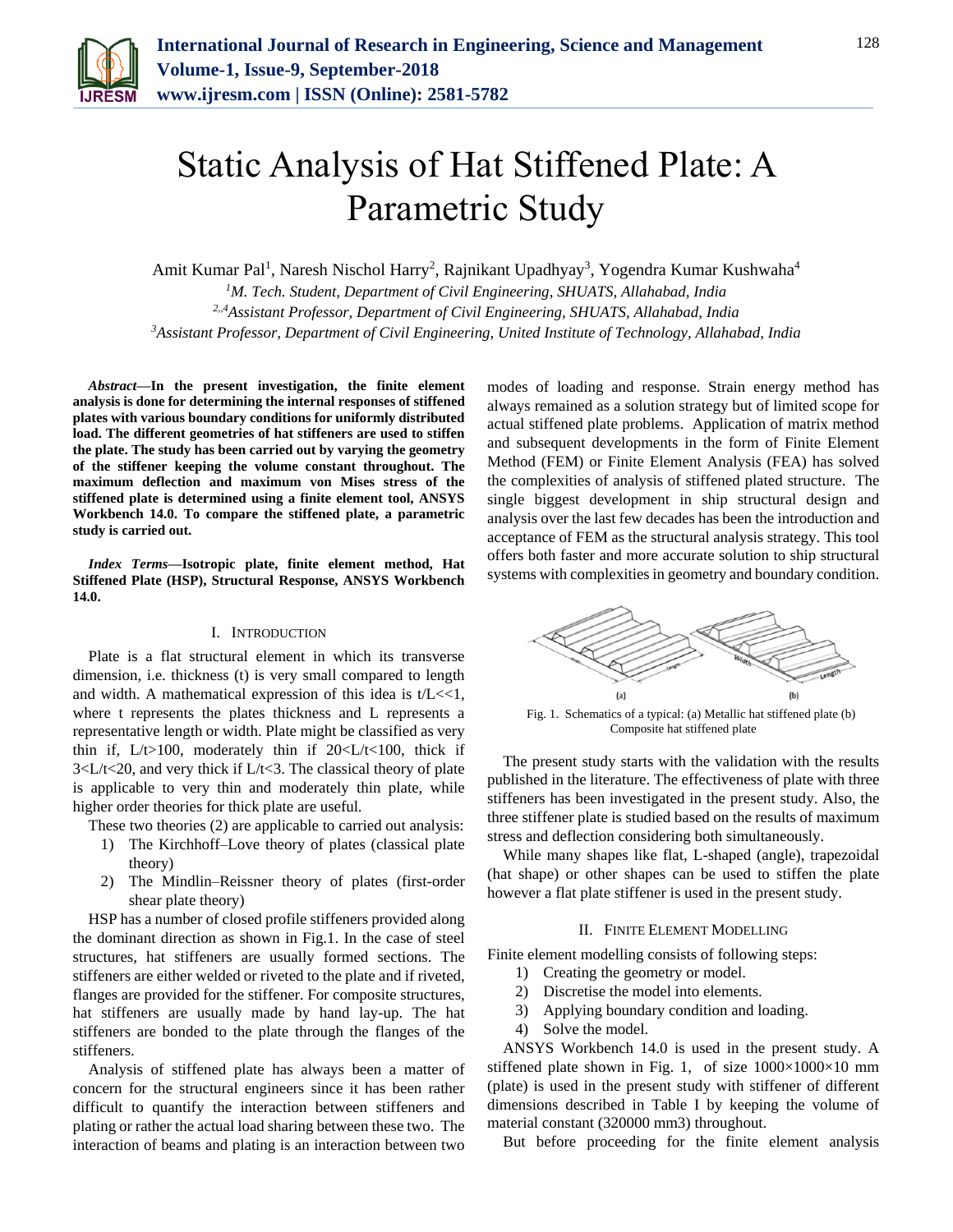

convergence study is performed on the bare plate to determine the optimum mesh size for the modelling and analysis. The analysis is carried out on bare plate with uniformly distributed load of 1.0 kN/m2 for all edges fixed and simply supported boundary condition. Stress is plotted against mesh size as shown in fig. 2 and it is clearly found that results are converging for mesh size of  $20 \times 20$ . So that, mesh size of  $20 \times 20$  is adopted for the rest of the analysis as well.

SHELL181 element is used for the three-dimensional modelling of square plate. The element is defined by four nodes having six degrees of freedom at each node: translations in the nodal x, y, and z directions and rotations about the nodal x, y, and z axes. BEAM3 element is a uniaxial element with tension, compression, and bending capabilities which is used as stiffener (hat stiffener). The element has three degrees of freedom at each node: translations in the nodal x and y directions and rotation about the nodal z-axis.

TABLE I DIMENSION OF STIFFENERS KEEPING THE CONSTANT VOLUME OF MATERIAL  $(320000 \text{ mm}^3)$ 

| Case<br>No.             | Thickness<br>(T) | <b>Bottom</b><br>width $(A)$ | Top<br>width<br>(B) | Height<br>(H) | Length $(L)$ |
|-------------------------|------------------|------------------------------|---------------------|---------------|--------------|
| $\mathbf{1}$            | $\overline{c}$   | 35                           | 60                  | 65            | 955.90       |
| $\overline{\mathbf{c}}$ | 3                | 35                           | 60                  | 65            | 637.26       |
| 3                       | $\overline{4}$   | 35                           | 60                  | 65            | 477.95       |
| $\overline{4}$          | 5                | 35                           | 60                  | 65            | 382.36       |
| 5                       | 6                | 35                           | 60                  | 65            | 318.63       |
| 6                       | $\overline{c}$   | 40                           | 60                  | 65            | 932.78       |
| 7                       | $\overline{3}$   | 40                           | 60                  | 65            | 621.86       |
| 8                       | $\overline{4}$   | 40                           | 60                  | 65            | 466.39       |
| 9                       | 5                | 40                           | 60                  | 65            | 373.11       |
| 10                      | 6                | 40                           | 60                  | 65            | 310.93       |
| 11                      | $\overline{c}$   | 40                           | 65                  | 70            | 878.09       |
| 12                      | 3                | 40                           | 65                  | 70            | 585.39       |
| 13                      | $\overline{4}$   | 40                           | 65                  | 70            | 439.04       |
| 14                      | 5                | 40                           | 65                  | 70            | 351.23       |
| 15                      | 6                | 40                           | 65                  | 70            | 292.70       |
| 16                      | $\overline{c}$   | 40                           | 60                  | 70            | 881.92       |
| 17                      | 3                | 40                           | 60                  | 70            | 587.95       |
| 18                      | $\overline{4}$   | 40                           | 60                  | 70            | 440.96       |
| 19                      | 5                | 40                           | 60                  | 70            | 352.77       |
| 20                      | 6                | 40                           | 60                  | 70            | 293.97       |
| 21                      | $\overline{c}$   | 35                           | 65                  | 65            | 950.02       |
| 22                      | 3                | 35                           | 65                  | 65            | 633.35       |
| 23                      | $\overline{4}$   | 35                           | 65                  | 65            | 475.01       |
| 24                      | 5                | 35                           | 65                  | 65            | 380.01       |
| 25                      | 6                | 35                           | 65                  | 65            | 316.67       |

\*All dimensions are in mm







#### III. RESULTS AND DISCUSSION

Several numerical experiments are carried out by varying the geometry of central and side stiffeners and are discussed in following sections.

#### *A. Validation of Results*

No.

2.

uniformly distributed load  $(5 \text{ kN/m}^2)$ 

In this section, a square plate is analysed for uniformly distributed load of 1 kN/ $m<sup>2</sup>$  with both the boundary condition fixed and simply supported on all edges. The results obtained were found to be very close to the results reported by Timoshenko & Krieger for bare plate and Deepak et al. for stiffened plate and presented in Table II.

| TABLE II (a)<br><b>VALIDATION OF RESULTS FOR UNSTIFFENED PLATE</b> |                                                                                    |                                                              |                                                                                  |                                 |  |  |  |
|--------------------------------------------------------------------|------------------------------------------------------------------------------------|--------------------------------------------------------------|----------------------------------------------------------------------------------|---------------------------------|--|--|--|
| S.<br>Vо.                                                          | Boundary and<br>loading<br>conditions                                              | Maximum<br>deflection<br>(mm)<br>obtained by<br><b>ANSYS</b> | Maximum<br>deflection<br>(mm)<br>calculated by<br>formula given<br>by Timoshenko | Percent<br>age<br>error<br>(% ) |  |  |  |
| 1.                                                                 | All edges fixed<br>with uniformly<br>distributed load<br>$(1kN/m^2)$               | 0.06909                                                      | 0.06880                                                                          | 0.4288                          |  |  |  |
| 2.                                                                 | All edges simply<br>supported with<br>uniformly<br>distributed load<br>$(1kN/m^2)$ | 0.22215                                                      | 0.22790                                                                          | 2.5230                          |  |  |  |

| TABLE II (b)<br>VALIDATION OF RESULTS FOR STIFFENED PLATE |                                                                                                                     |                                                              |                                                                                  |                                 |  |  |  |
|-----------------------------------------------------------|---------------------------------------------------------------------------------------------------------------------|--------------------------------------------------------------|----------------------------------------------------------------------------------|---------------------------------|--|--|--|
| S.<br>N <sub>O</sub>                                      | Boundary and<br>loading<br>conditions                                                                               | Maximum<br>deflection<br>(mm)<br>obtained by<br><b>ANSYS</b> | Maximum<br>deflection<br>(mm)<br>calculated by<br>formula given<br>by Timoshenko | Percent<br>age<br>error<br>(% ) |  |  |  |
| 1.                                                        | All edges fixed<br>with uniformly<br>distributed load<br>$(5 \text{ kN/m}^2)$<br>All edges simply<br>supported with | 0.245507                                                     | 0.245606                                                                         | 0.0403                          |  |  |  |

0.491030 0.491230 0.0407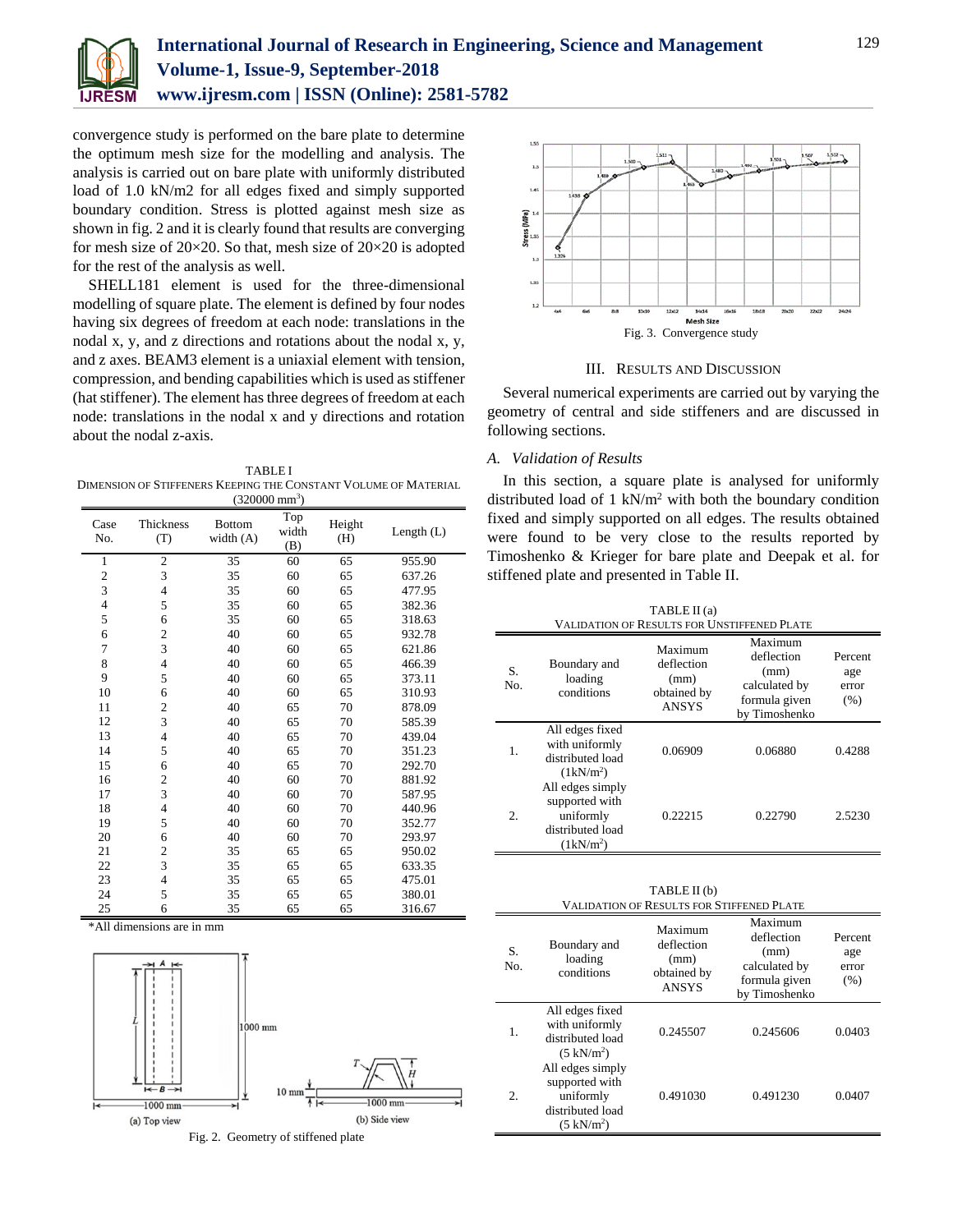

# *B. Comparison based on Deflection*

In this section, stiffened plate with fixed edges boundary is analysed for uniformly distributed load of 1kN/m2 with variation in the stiffener geometry. Contour and results of maximum deflection in the stiffened plate has been shown in Fig. 4 and Fig. 5 respectively.

Maximum and minimum deflection observed are 0.05045 (Case no. 15) and 0.02132267 mm (Case no. 11) respectively for fixed edges condition, shown in fig. 5 (a).



Fig. 4 (a). Contour of maximum deflection: Fixed edges with uniformly distributed load of 1 kN/m<sup>2</sup>



Fig. 4 (b). Contour of maximum deflection: Simply supported edges with uniformly distributed load of 1 kN/m<sup>2</sup>



Fig. 5 (a). Maximum deflection in the stiffened plate for uniformly distributed load of  $1 \text{ kN/m}^2$  and fixed edges condition

When simply supported edges condition is considered for the stiffened plate, the maximum and minimum deflection observed is 0.170 mm (Case no. 15) and 0.0502 mm (Case no.

16) respectively, shown in fig. 5 (b).



Fig. 5 (b). Maximum deflection in the stiffened plate for uniformly distributed load of 1 kN/m<sup>2</sup> and simply supported edges condition

#### *C. Comparison based on Stress*

Maximum von Mises stress is calculated for the stiffened plate for uniformly distributed load of  $1kN/m^2$  for both the edges conditions. The distribution of stress in the form of contour has been shown in the Fig. 6.

For fixed edges condition, maximum and minimum stress observed is 5.168 MPa (Case no. 13) and 2.890 MPa (Case no. 11) respectively.

When simply supported edges condition is considered, a maximum and minimum stress of 11.561 MPa (Case no. 07) and 6.381 MPa (Case no. 20) is observed respectively. These stresses are observed for the same combination of stiffeners geometry.



Fig. 6 (a). Contour of maximum stress: Fixed edges with uniformly distributed load of 1 kN/m<sup>2</sup>



Fig. 6 (b). Contour of maximum stress: Simply supported edges with uniformly distributed load of 1 kN/m<sup>2</sup>